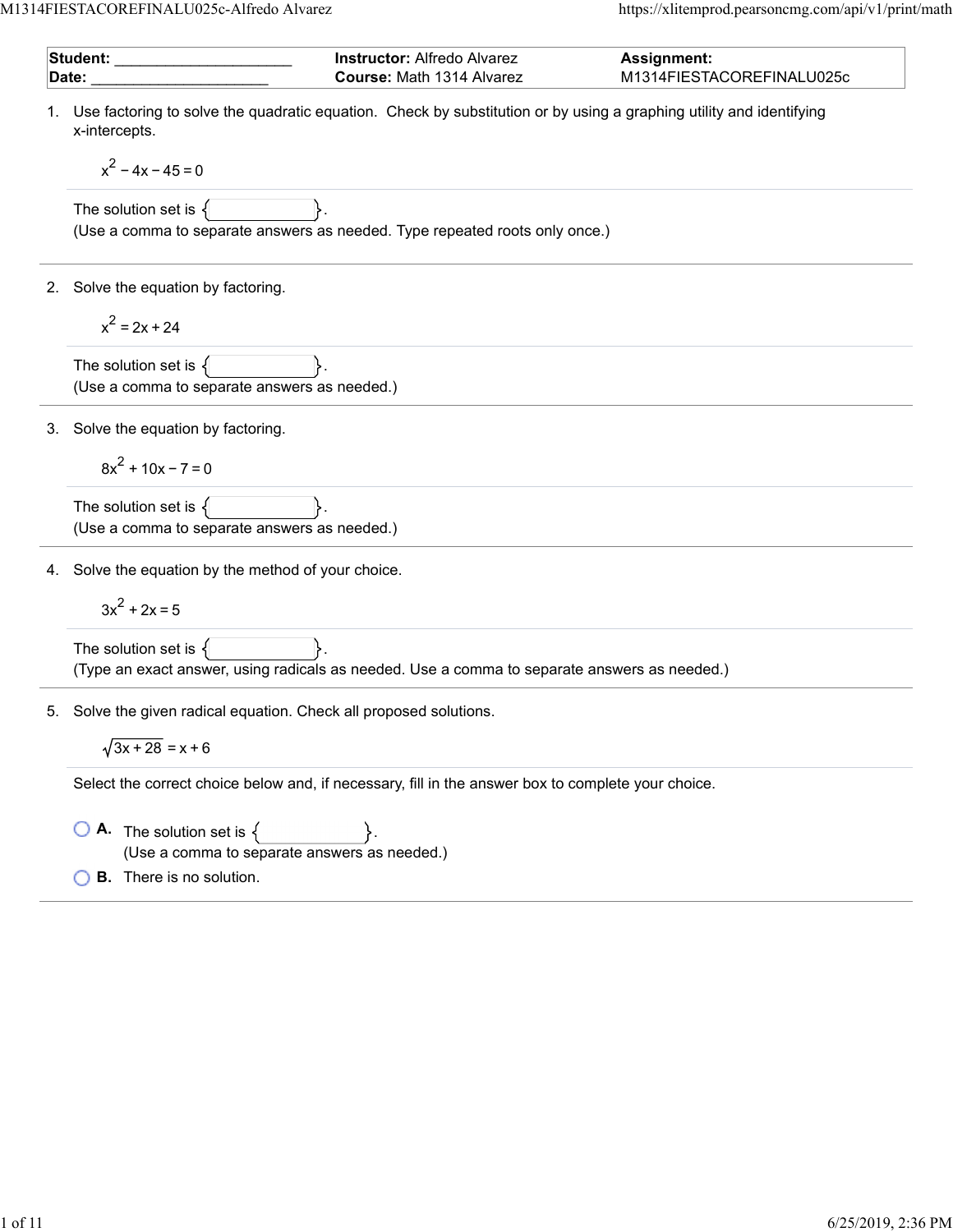| 6. | The graph and equation of the function f are given.<br>$f(x) = 2x^3 + 3x^2 - 36x + 6$<br>a. Use the graph to find any values at which f has a relative<br>maximum, and use the equation to calculate the relative<br>maximum for each value.<br><b>b.</b> Use the graph to find any values at which f has a relative<br>minimum, and use the equation to calculate the relative<br>minimum for each value.<br>$[-5,5,1]$ by $[-120,120,20]$ |  |  |  |  |
|----|---------------------------------------------------------------------------------------------------------------------------------------------------------------------------------------------------------------------------------------------------------------------------------------------------------------------------------------------------------------------------------------------------------------------------------------------|--|--|--|--|
|    | a. Select the correct choice below and, if necessary, fill in the answer boxes to complete your choice.                                                                                                                                                                                                                                                                                                                                     |  |  |  |  |
|    | A. The function f has (a) relative maxima(maximum) at<br>and the relative<br>maxima(maximum) are(is)<br>(Use a comma to separate answers as needed.)                                                                                                                                                                                                                                                                                        |  |  |  |  |
|    | <b>B.</b> The function f has no relative maxima.                                                                                                                                                                                                                                                                                                                                                                                            |  |  |  |  |
|    | b. Select the correct choice below and, if necessary, fill in the answer boxes to complete your choice.                                                                                                                                                                                                                                                                                                                                     |  |  |  |  |
|    | A. The function f has (a) relative minima(minimum) at<br>and the relative<br>minima(minimum) are(is)<br>(Use a comma to separate answers as needed.)                                                                                                                                                                                                                                                                                        |  |  |  |  |
|    | <b>B.</b> The function f has no relative minima.                                                                                                                                                                                                                                                                                                                                                                                            |  |  |  |  |
| 7. | The domain of the piecewise function is $(-\infty,\infty)$ .<br>$f(x) = \begin{cases} x + 5 & \text{if } x < -4 \\ x - 5 & \text{if } x \ge -4 \end{cases}$<br>a. Graph the function.<br><b>b.</b> Use your graph to determine the function's range.                                                                                                                                                                                        |  |  |  |  |
|    | a. Choose the correct graph below.                                                                                                                                                                                                                                                                                                                                                                                                          |  |  |  |  |
|    | C.<br>A.<br>В.<br>D.                                                                                                                                                                                                                                                                                                                                                                                                                        |  |  |  |  |
|    |                                                                                                                                                                                                                                                                                                                                                                                                                                             |  |  |  |  |
|    | <b>b.</b> The range of $f(x)$ is<br>(Type your answer in interval notation.)                                                                                                                                                                                                                                                                                                                                                                |  |  |  |  |
| 8. | Find the difference quotient of f; that is, find $\frac{f(x+h)-f(x)}{h}$ , h $\neq$ 0, for the following function. Be sure to simplify.                                                                                                                                                                                                                                                                                                     |  |  |  |  |
|    | $f(x) = x^2 - 7x + 9$                                                                                                                                                                                                                                                                                                                                                                                                                       |  |  |  |  |
|    | (Simplify your answer.)                                                                                                                                                                                                                                                                                                                                                                                                                     |  |  |  |  |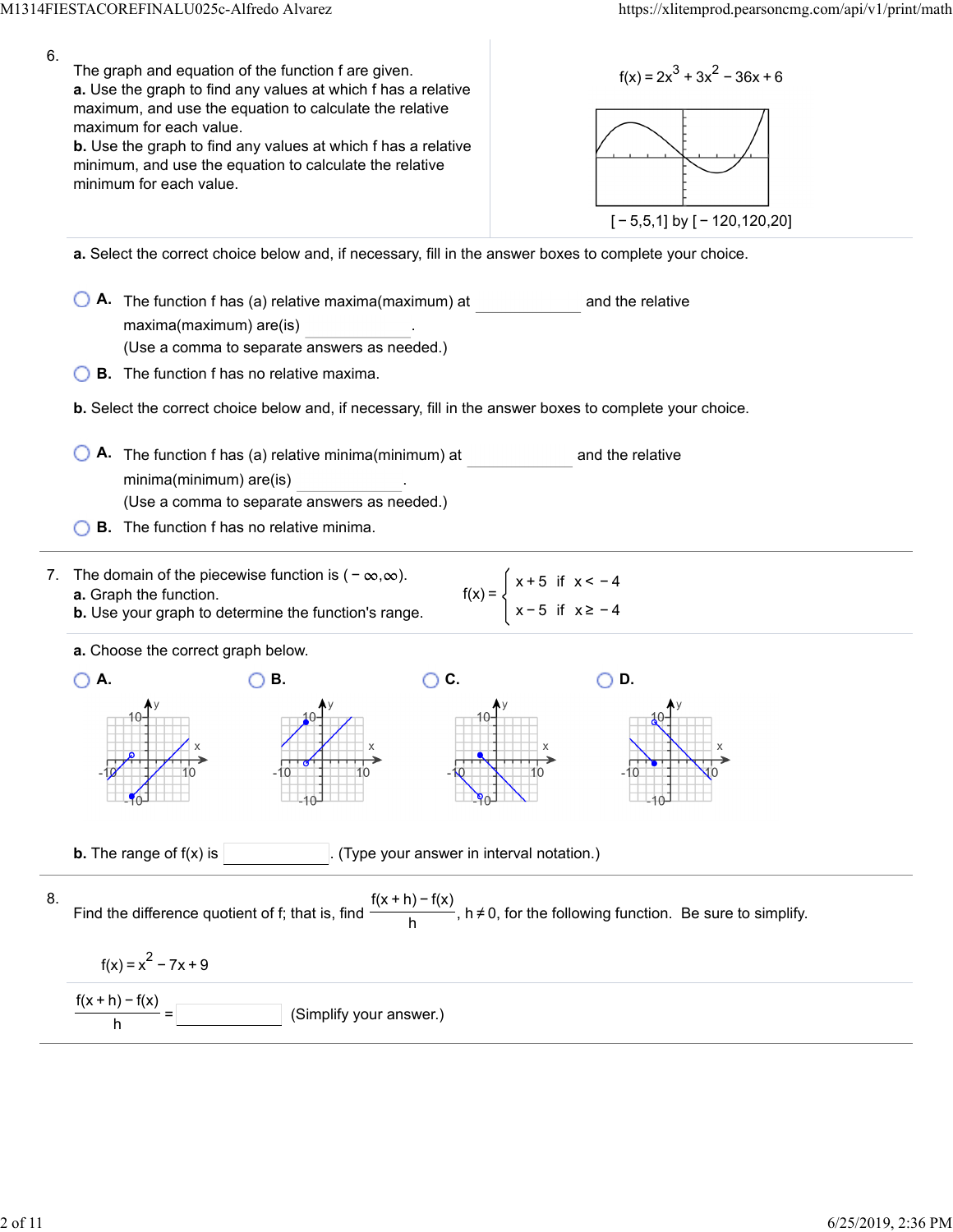- 9.
- Use the graph of  $y = f(x)$  to graph the function  $g(x) = f(x + 4) - 2$ .



Choose the correct graph of g below. **A. B. C.** ○ **C.** ○ **D.** 

## 10. Find the domain of the function.

$$
f(x) = \sqrt{25 - 5x}
$$

What is the domain of f?

(Type your answer in interval notation.)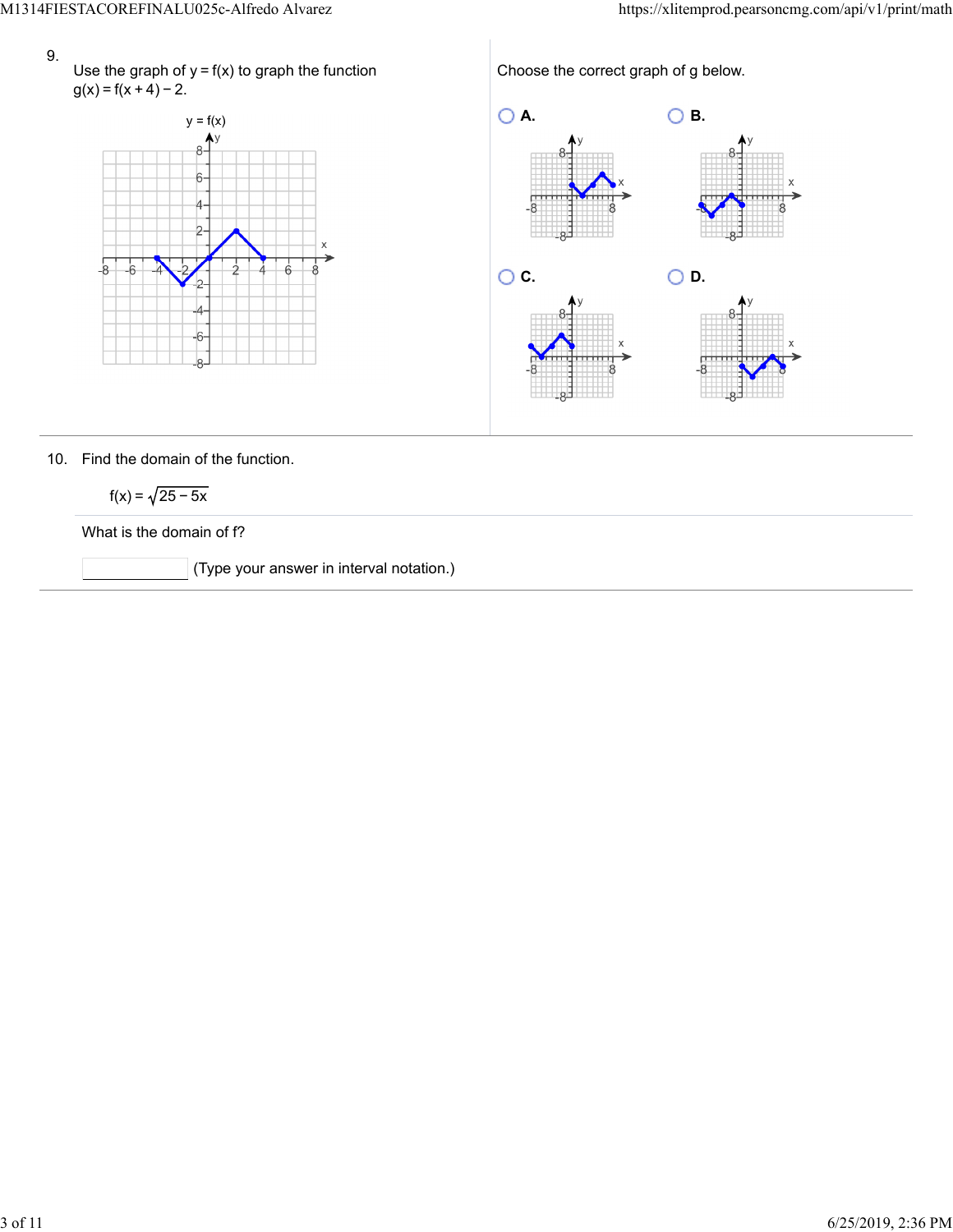11. First find 
$$
f + g
$$
,  $f - g$ ,  $fg$  and  $\frac{f}{g}$ . Then determine the domain for each function.

$$
f(x) = 5x - 4, g(x) = x - 6
$$

$$
(f+g)(x) = \boxed{\qquad \qquad} \text{(Simplify your answer.)}
$$

What is the domain of  $f+g$ ?

O 
$$
\left(-\infty, \frac{5}{3}\right) \cup \left(\frac{5}{3}, \infty\right)
$$
  
O  $\left(\frac{5}{3}, \infty\right)$   
O  $\left(-\infty, \infty\right)$   
O  $\left(0, \infty\right)$   
(f - g)(x) = \_\_\_\_\_\_ (Simplify your answer.)

Ξ

What is the domain of  $f-g$ ?

O 
$$
\left(-\frac{1}{2}, \infty\right)
$$
  
O  $\left(-\infty, -\frac{1}{2}\right) \cup \left(-\frac{1}{2}, \infty\right)$   
O  $\left[0, \infty\right)$   
O  $\left(-\infty, \infty\right)$ 

$$
(\text{fg})(x) =
$$

What is the domain of fg?

O 
$$
(-\infty,6)\cup(6,\infty)
$$
  
\nO  $[0,\infty)$   
\nO  $(-\infty,\infty)$   
\nO  $\left(-\infty,\frac{4}{5}\right)\cup\left(\frac{4}{5},\infty\right)$   
\n $\left(\frac{f}{g}\right)(x) =$   
\nWhat is the domain of  $\frac{f}{g}$ ?  
\nO  $(6,\infty)$   
\nO  $[0,\infty)$   
\nO  $(-\infty,6)\cup(6,\infty)$   
\nO  $(-\infty,\infty)$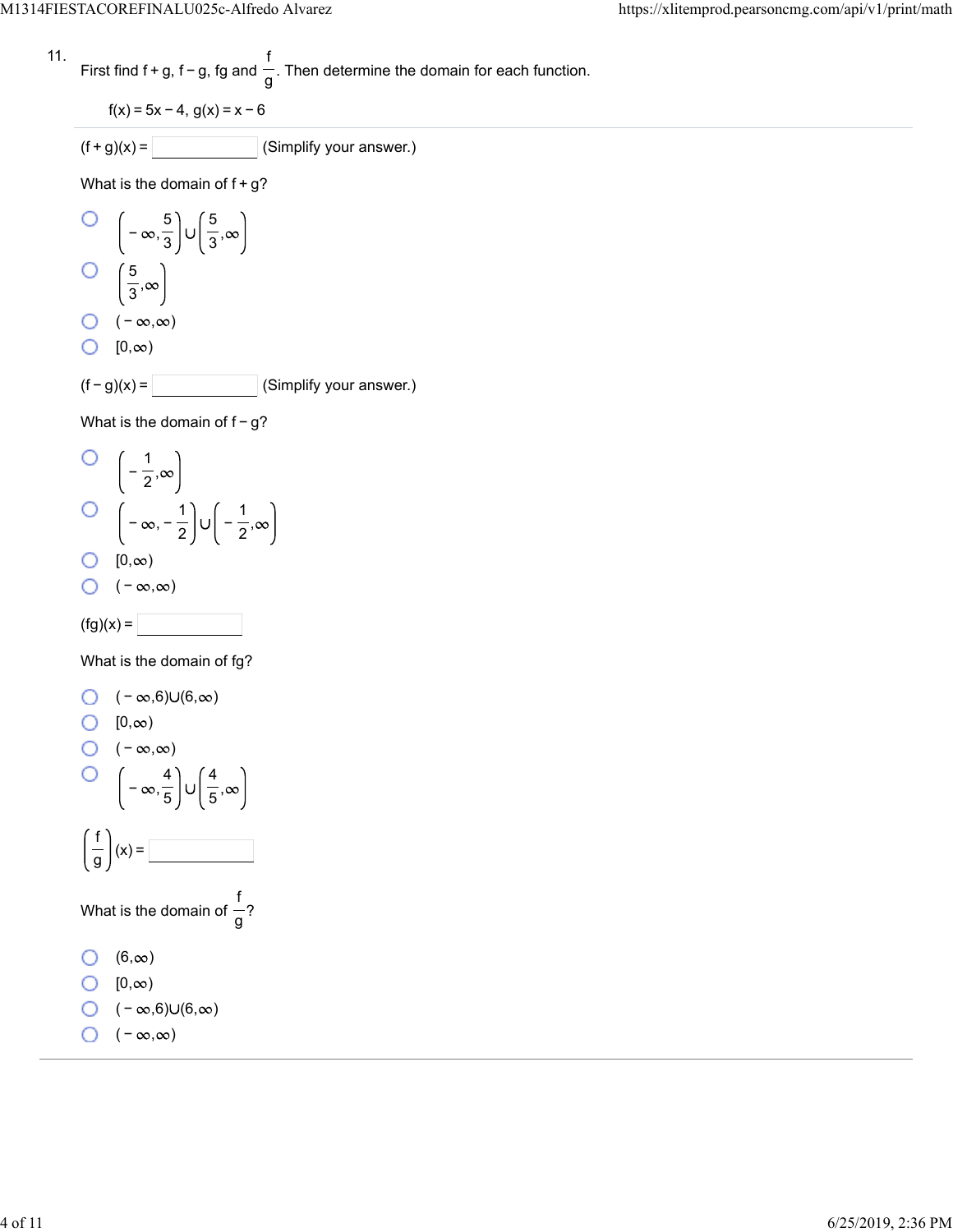12. For  $f(x) = x + 2$  and  $g(x) = 4x + 1$ , find the following functions.

|     | <b>a.</b> (f $\circ$ g)(x); <b>b.</b> (g $\circ$ f)(x); <b>c.</b> (f $\circ$ g)(2); <b>d.</b> (g $\circ$ f)(2)                                                                                                                        |                                                                 |  |  |  |  |  |
|-----|---------------------------------------------------------------------------------------------------------------------------------------------------------------------------------------------------------------------------------------|-----------------------------------------------------------------|--|--|--|--|--|
|     | (Simplify your answer.)<br><b>a.</b> $(f \circ g)(x) =$                                                                                                                                                                               |                                                                 |  |  |  |  |  |
|     | <b>b.</b> $(g \circ f)(x) =$<br>(Simplify your answer.)                                                                                                                                                                               |                                                                 |  |  |  |  |  |
|     | <b>c.</b> (f $\circ$ g)(2) =                                                                                                                                                                                                          |                                                                 |  |  |  |  |  |
|     | <b>d.</b> $(g \circ f)(2) =$                                                                                                                                                                                                          |                                                                 |  |  |  |  |  |
|     | 13. Find the midpoint of the line segment with the given endpoints.                                                                                                                                                                   |                                                                 |  |  |  |  |  |
|     | $(6,2)$ and $(4,10)$                                                                                                                                                                                                                  |                                                                 |  |  |  |  |  |
|     | The midpoint of the segment is<br>(Type an ordered pair.)                                                                                                                                                                             |                                                                 |  |  |  |  |  |
| 14. | Use the vertex and intercepts to sketch the graph of the<br>quadratic function. Give the equation of the parabola's axis<br>of symmetry. Use the graph to determine the domain and<br>range of the function.<br>$f(x) = 2x - x^2 + 8$ | 8-<br>6-                                                        |  |  |  |  |  |
|     |                                                                                                                                                                                                                                       | 4-                                                              |  |  |  |  |  |
|     | Use the graphing tool to graph the equation. Use the vertex<br>and one of the intercepts to draw the graph.                                                                                                                           | $2-$<br>X                                                       |  |  |  |  |  |
|     | The axis of symmetry is<br>(Type an equation.)                                                                                                                                                                                        | $-6$<br>$\frac{1}{2}$<br>$-8$<br>$-4$<br>$-10$<br>ή,<br>8<br>10 |  |  |  |  |  |
|     | The domain of the function is<br>(Type your answer in interval notation.)                                                                                                                                                             |                                                                 |  |  |  |  |  |
|     | The range of the function is<br>(Type your answer in interval notation.)                                                                                                                                                              | -6<br>-8-                                                       |  |  |  |  |  |
| 15. | Consider the function $f(x) = -2x^2 + 20x - 9$ .                                                                                                                                                                                      |                                                                 |  |  |  |  |  |
|     | Determine, without graphing, whether the function has a minimum value or a maximum value.<br>a.<br>Find the minimum or maximum value and determine where it occurs.<br>b.<br>Identify the function's domain and its range.<br>с.      |                                                                 |  |  |  |  |  |
|     | value.<br>a. The function has a (1)                                                                                                                                                                                                   |                                                                 |  |  |  |  |  |
|     | <b>b.</b> The minimum/maximum value is<br>It occurs at $x =$                                                                                                                                                                          |                                                                 |  |  |  |  |  |
|     | (Type your answer in interval notation.)<br>c. The domain of f is                                                                                                                                                                     |                                                                 |  |  |  |  |  |
|     | The range of f is<br>(Type your answer in interval notation.)                                                                                                                                                                         |                                                                 |  |  |  |  |  |
|     | (1)<br>maximum<br>minimum                                                                                                                                                                                                             |                                                                 |  |  |  |  |  |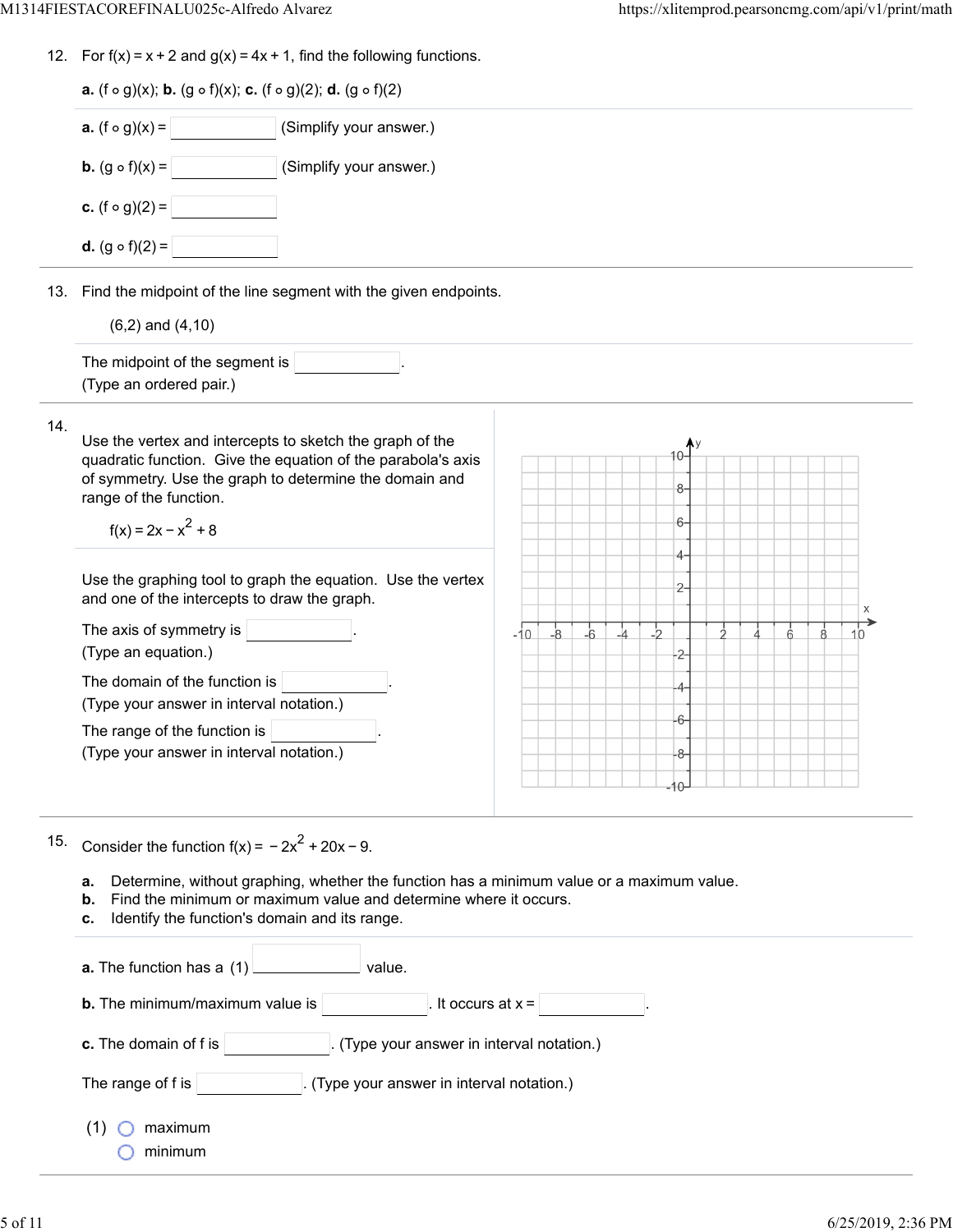16. The following equation is given.

 $x^3 - 2x^2 - 25x + 50 = 0$ 

**a.** List all rational roots that are possible according to the Rational Zero Theorem.

| (Use a comma to separate answers as needed.) |  |  |  |
|----------------------------------------------|--|--|--|
|                                              |  |  |  |

**b.** Use synthetic division to test several possible rational roots in order to identify one actual root.

One rational root of the given equation is (Simplify your answer.)

**c.** Use the root from part (**b.**) and solve the equation.

The solution set of  $x^3 - 2x^2 - 25x + 50 = 0$  is  $\sqrt{2}$ (Simplify your answer. Type an exact answer, using radicals as needed. Use integers or fractions for any numbers in the expression. Use a comma to separate answers as needed.)

17. Find the vertical asymptotes, if any, and the values of x corresponding to holes, if any, of the graph of the rational function.

$$
h(x) = \frac{x+3}{x(x+7)}
$$

Select the correct choice below and, if necessary, fill in the answer box to complete your choice. (Type an equation. Use a comma to separate answers as needed.)

**A.** The vertical asymptote(s) is(are) . There are no holes.

**B.** There are no vertical asymptotes but there is(are) hole(s) corresponding to .

**C.** The vertical asymptote(s) is(are) **and hole(s)** corresponding to

.

18. Find the horizontal asymptote, if any, of the graph of the rational function.

$$
g(x) = \frac{18x^2}{9x^2 + 2}
$$

Select the correct choice below and, if necessary, fill in the answer box to complete your choice.

**A.** The horizontal asymptote is . (Type an equation.)

**B.** There is no horizontal asymptote.

19. Solve the following exponential equation by expressing each side as a power of the same base and then equating exponents.

 $27^{x+9}$  = 243<sup>x-1</sup>

The solution set is  $\{\vert$   $\vert$   $\vert$ .

**D.** There are no discontinuities.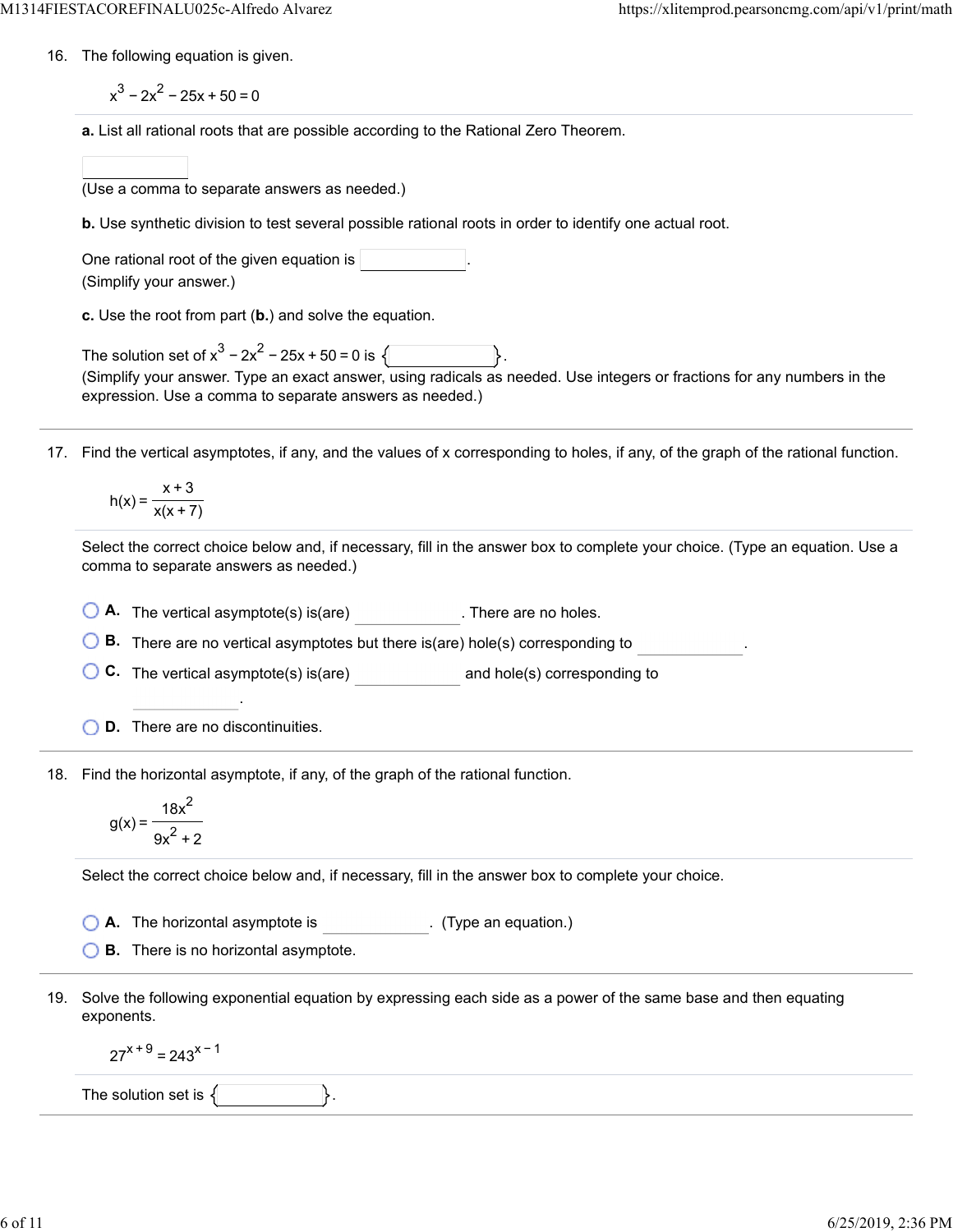20. Solve the logarithmic equation. Be sure to reject any value of x that is not in the domain of the original logarithmic expressions. Give the exact answer.

**log**  $_5$ (x + 16) − **log**  $_5$ (x − 8) = 2

Select the correct choice below and, if necessary, fill in the answer box to complete your choice.

- $\overline{O}$  **A.** The solution set is  $\{$ (Simplify your answer. Use a comma to separate answers as needed.)
- **B.** There is no solution.
- 21. Solve the logarithmic equation. Be sure to reject any value of x that is not in the domain of the original logarithmic expressions. Give the exact answer.

**log**  $x + \log(x + 4) = \log 32$ 

Select the correct choice below and, if necessary, fill in the answer box to complete your choice.

 $\overline{A}$ . The solution set is  $\{$ (Simplify your answer. Use a comma to separate answers as needed.)

**B.** There is no solution.

22. Complete the table for a savings account subject to continuous compounding.

$$
(A = P e^{rt})
$$

| <b>Amount Invested</b> | <b>Annual Interest Rate</b> | <b>Accumulated Amount</b> | Time t in vears |
|------------------------|-----------------------------|---------------------------|-----------------|
| \$5000                 | 5%                          | \$10,000                  |                 |

Let A represent the accumulated amount, P the amount invested, r the annual interest rate, and t the time. Find the time, t.

 $t \approx$  | years

(Round to one decimal place as needed.)

## 23. Solve the given system of equations.

 $x + y + 6z = -20$  $x + y + 3z = -11$  $x + 8y + 9z = -36$ 

Select the correct choice below and fill in any answer boxes within your choice.

**A.** There is one solution. The solution set is  $\{()$ , , . (Simplify your answers.) **B.** There are infinitely many solutions. **C.** There is no solution.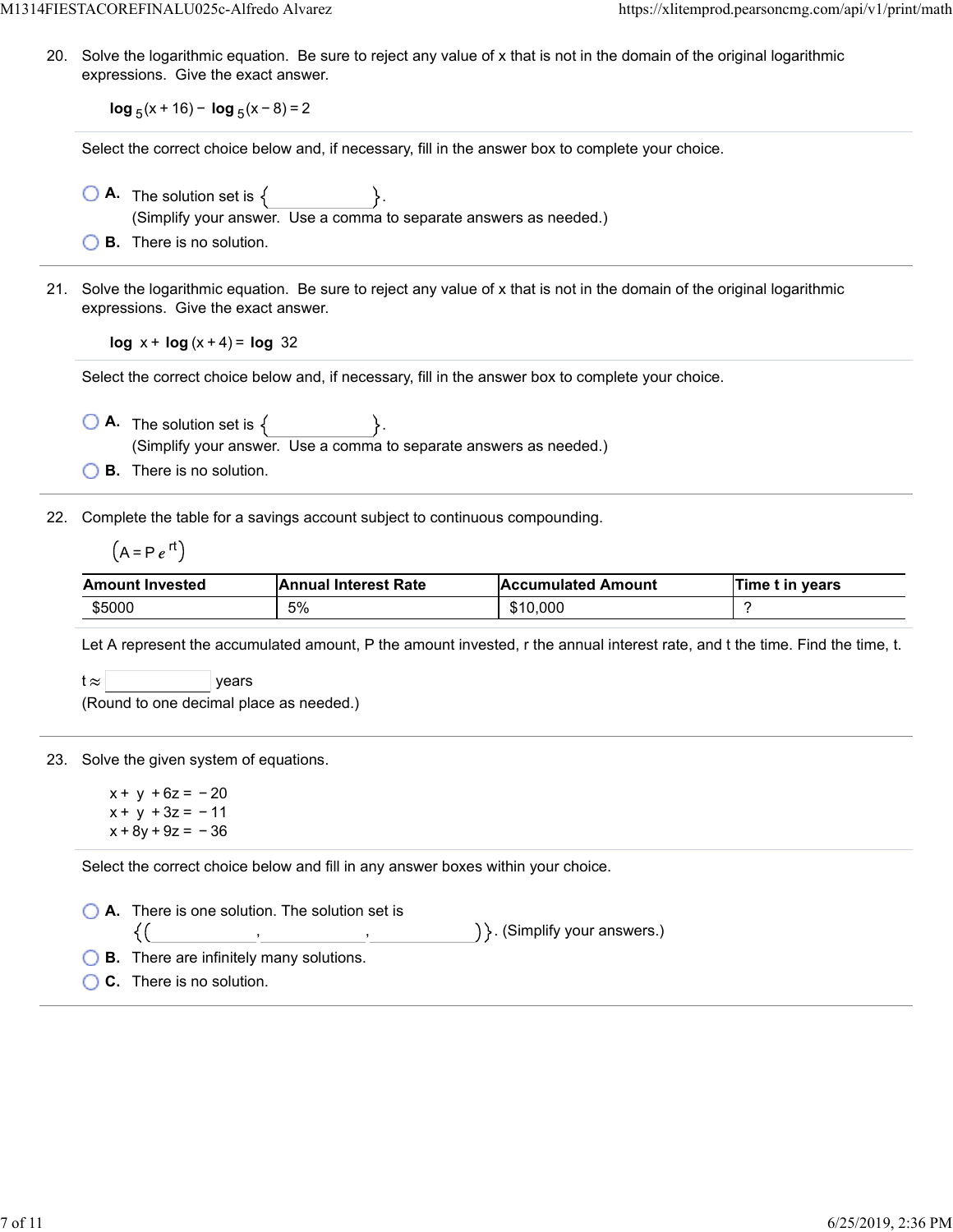24. Write the first four terms of the sequence whose general term is given.

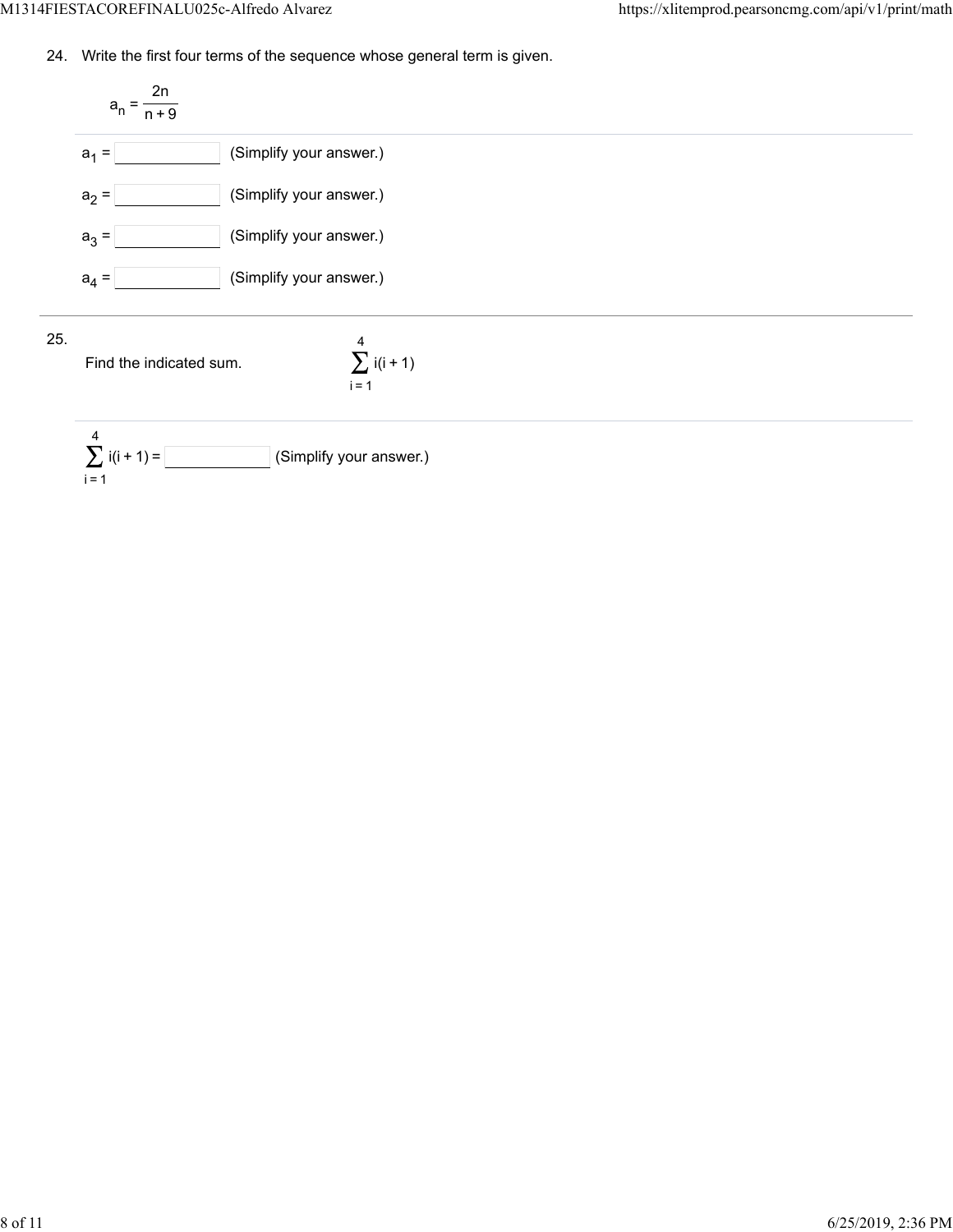| $1. -5,9$                                                                                                                                                                                                                                                                                                                                                  |
|------------------------------------------------------------------------------------------------------------------------------------------------------------------------------------------------------------------------------------------------------------------------------------------------------------------------------------------------------------|
| $2.6, -4$                                                                                                                                                                                                                                                                                                                                                  |
| 3.1<br>$\overline{7}$<br>$\frac{1}{2}$ , $\frac{1}{4}$                                                                                                                                                                                                                                                                                                     |
| 4.<br>$1, -\frac{5}{3}$                                                                                                                                                                                                                                                                                                                                    |
| $\}$ . (Use a comma to separate answers as needed.)<br>5. A. The solution set is $\{$<br>$-1$                                                                                                                                                                                                                                                              |
| 6. A.<br>The function f has (a) relative maxima(maximum) at<br>$-3$<br>and the relative maxima(maximum) are(is)<br>87<br>(Use a comma to separate answers as needed.)<br>Α.<br>The function f has (a) relative minima(minimum) at<br>and the relative minima(minimum) are(is)<br>$\boldsymbol{2}$<br>$-38$<br>(Use a comma to separate answers as needed.) |
| 7.<br>$\frac{1}{20}$<br>Α.<br>$(-\infty,\infty)$                                                                                                                                                                                                                                                                                                           |
| $8.2x + h - 7$                                                                                                                                                                                                                                                                                                                                             |

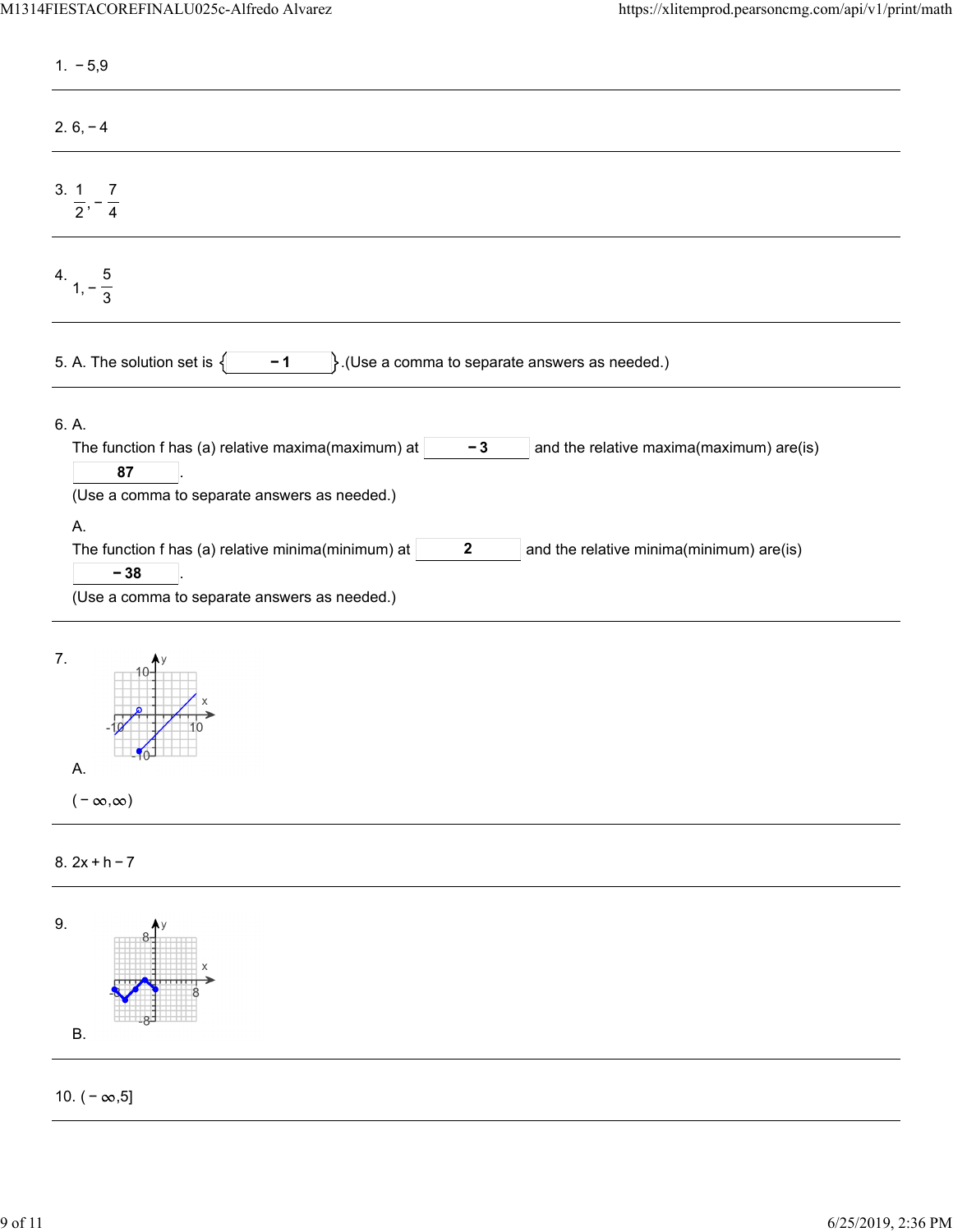| 11. $6x - 10$                 |
|-------------------------------|
| $(-\infty,\infty)$            |
| $4x + 2$                      |
| $(-\infty,\infty)$            |
| $5x^2 - 34x + 24$             |
| $(-\infty,\infty)$            |
| $5x - 4$<br>$x - 6$           |
| $(-\infty,6) \cup (6,\infty)$ |
|                               |

## 12.  $4x + 3$

| $4x + 9$ |  |  |
|----------|--|--|
| 11       |  |  |
| 17       |  |  |

## 13. (5,6)